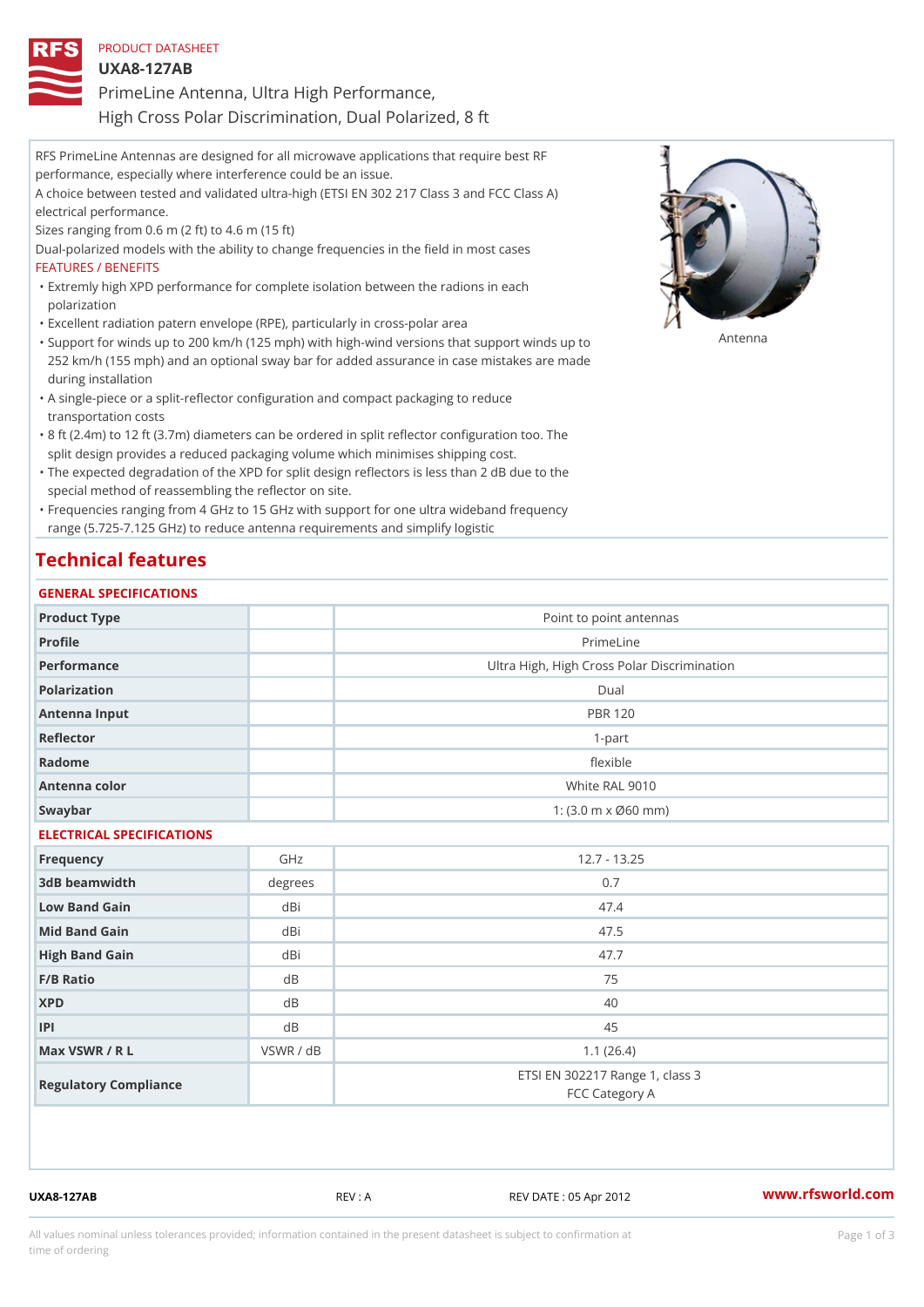# PRODUCT DATASHEET UXA8-127AB PrimeLine Antenna, Ultra High Performance, High Cross Polar Discrimination, Dual Polarized, 8 ft

| MECHANICAL SPECIFICATIONS               |              |                                                                         |  |
|-----------------------------------------|--------------|-------------------------------------------------------------------------|--|
| Diameter                                | ft $(m)$     | 8(2.4)                                                                  |  |
| Elevation Adjustment                    | degree:      | ± 5                                                                     |  |
| Azimuth Adjustment                      | degree:      | ± 5                                                                     |  |
| Polarization Adjustment                 | degrees      | ± 5                                                                     |  |
| Mounting Pipe Diameter<br>minimum       | $mm$ (in)    | 114(4.5)                                                                |  |
| Mounting Pipe Diameter<br>maximum       | $mm$ (in)    | 114(4.5)                                                                |  |
| Approximate Weight                      | kg(lb)       | 180 (396)                                                               |  |
| Survival Windspeed                      | $km/h$ (mph) | 200 (125)                                                               |  |
| Operational Windspeed                   | $km/h$ (mph) | 190 (118)                                                               |  |
| <b>STRUCTURE</b>                        |              |                                                                         |  |
| Radome Material                         |              | PVC coated fabric                                                       |  |
| FURTHER ACCESSORIES                     |              |                                                                         |  |
| optional Swaybar                        |              | 1: SMA-SK-60-3000A (3.0 m x Ø60 mm)                                     |  |
| Further Accessories                     |              | SMA-WK-8: Wind Kit<br>SMA-SKO-UNIVERSAL-L : Universal sway bar fixation |  |
| MOUNTOUTLINE                            |              |                                                                         |  |
| m <sub>m</sub><br>$Dimension_A$<br>(in) |              | 2616 (103.4)                                                            |  |
| m m<br>Dimension B<br>(i n              |              | 1450(57.1)                                                              |  |
| m m<br>Dimonsion C                      |              | $A$ $\cap$ $(101)$                                                      |  |

|                                     | , , , ,                  |            |
|-------------------------------------|--------------------------|------------|
| $Dimension_C$                       | m m<br>(i n)             | 460 (18.1) |
| Dim D-<br>$114mm(4.5_{ir})$ $R^{i}$ | m m                      | 190(7.5)   |
| $Dimension$ _ $E$                   | m m<br>(in               | 310(12.3)  |
| Dimension_F                         | m m<br>(i <sub>n</sub> ) | 1120(44.1) |

UXA8-127AB REV : A REV DATE : 05 Apr 2012 [www.](https://www.rfsworld.com)rfsworld.com